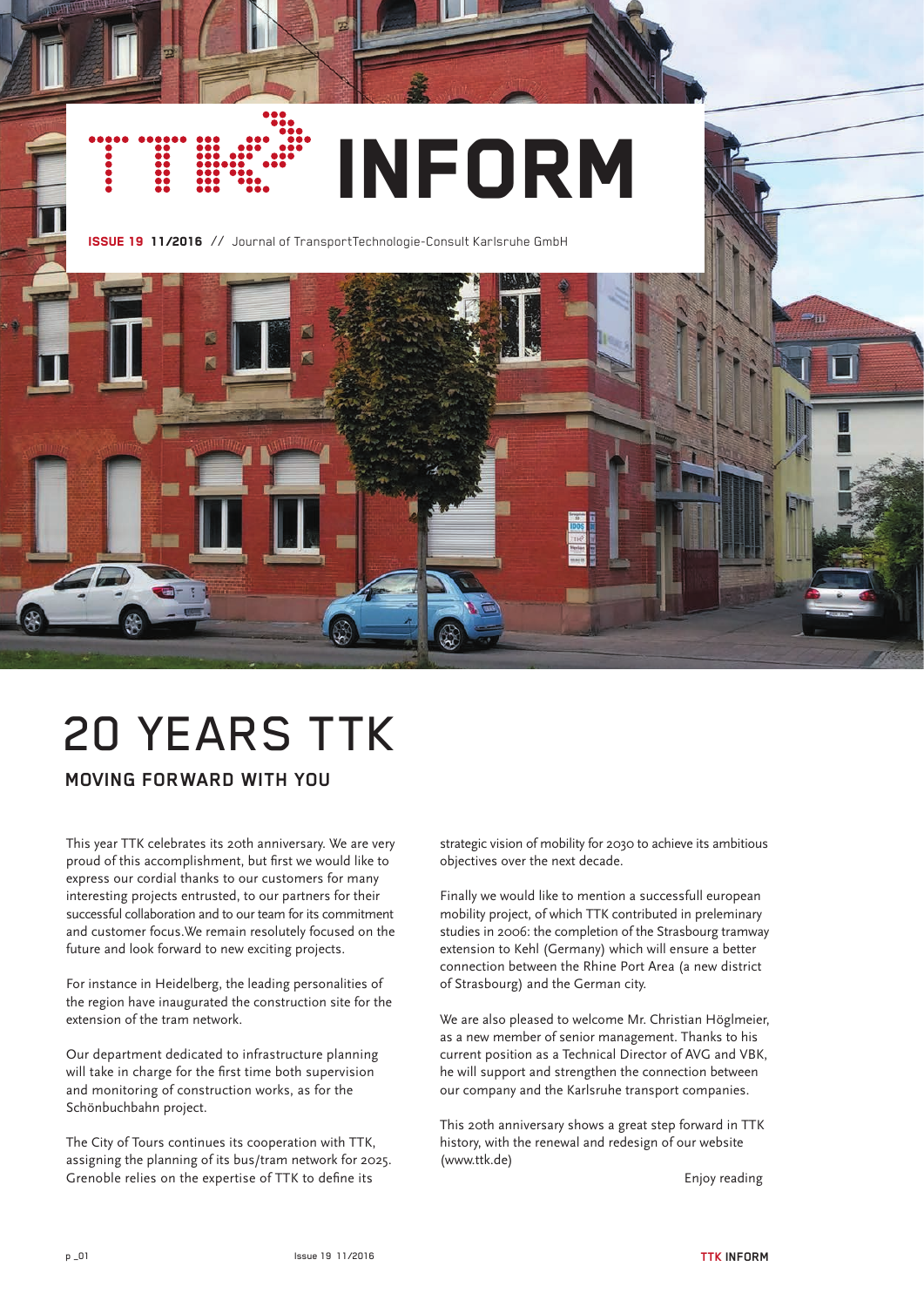### **MOBILITY NETWORK HEIDELBERG**

#### Another Milestone: Start of construction work on the Bahnstadt tramline

Within the framework of the Mobility Network Heidelberg, expansion and comprehensive upgrading of the tramway infrastructure will be completed by 2019. The construction of a new tram line in the new district "Bahnstadt" is only a first step of a larger project which ambition is to gain additional 10,000 public transport users per day.

On 15 July 2016 the Minister of Transport in Baden-Württemberg, Winfried Hermann, Mayor Dr. Eckart Würzner, the technical director of RNV, Martin Beek (regional public transport operator) and Michael Jäger, managing director of HSB (local public transport operator) launched the construction of the new line.

About 12,000 people living or working in the new district will have direct access to the tram network in the city, while inhabitants of other districts will benefit from faster tram connections to new shops, cultural and leisure facilities.



The new line running through "Grüne Meile" and Czernyring is harmoniously integrated in the district green areas thanks to its lawn track. The new stations Eppelheimer Terrasse, Gadamerplatz and Hauptbahnhof Süd are barrier-free accessible and equipped with modern passenger information systems.

The construction of this new 2.2 km section is planned over a 2 years period and will be connected to the existing infrastructure in Eppelheimer Straße Czernybrücke and Montpelllierbrücke.

Since 2011 TTK supports the project in all phases from planning to construction.

**CONTACT Gesine Krannich** gesine.krannich@ttk.de

# **TOURS CONFIRMS ITS CONFIDENCE IN TTK BY ASSIGNING TWO FURTHER STUDIES**

TTK has been working for 10 years as a technical consultant for the Tours urban conglomeration (Tours Plus). Together with other engineering companies TTK contributed to the success of the new bus / tram network implemented in 2014.

Considering these previous assignments and being confident with TTK expertise, Tours Plus commissioned TTK with two further studies. Thus our teams are simultaneously working on a network restructuring proposal for the new award of operation contracts in 2019 and on "A preliminary study for the development of a Public Transport System using a Reserved Track (in French TCSP) of Tours".

Based on an initial situation analysis, comprising relevant topics (history of network development, evolution of origin-destination customer data, future urban projects) and in consultation with all the mayors of the conurbation,



the future network in 2019 is being designed, together with the responsible departments of the conurbation. The aim is to strengthen the aspects which led to the success of the network in 2014 and to complete them by adjustments where an unsatisfied demand remains and / or new needs arise.

The preliminary study for the development of the TCSP network is led by a consortium gathering TTK with Richez\_Associés as a responsible for the transport system insertion, Transitec for the traffic expertise and PTV-France for the transport simulations. The 8 months planned study comprise a first phase of assessment of needs, followed by an analysis of constraints and opportunities, a development of network scenarios for 2025 and their possible extensions by 2050 as well as a further design and development of the most pertinent proposed solutions. The final chosen scenario will ..... go further in details, focusing on its CONTACT urban integration and on the planning **Marc Perez** of execution.

marc.perez@ttk.de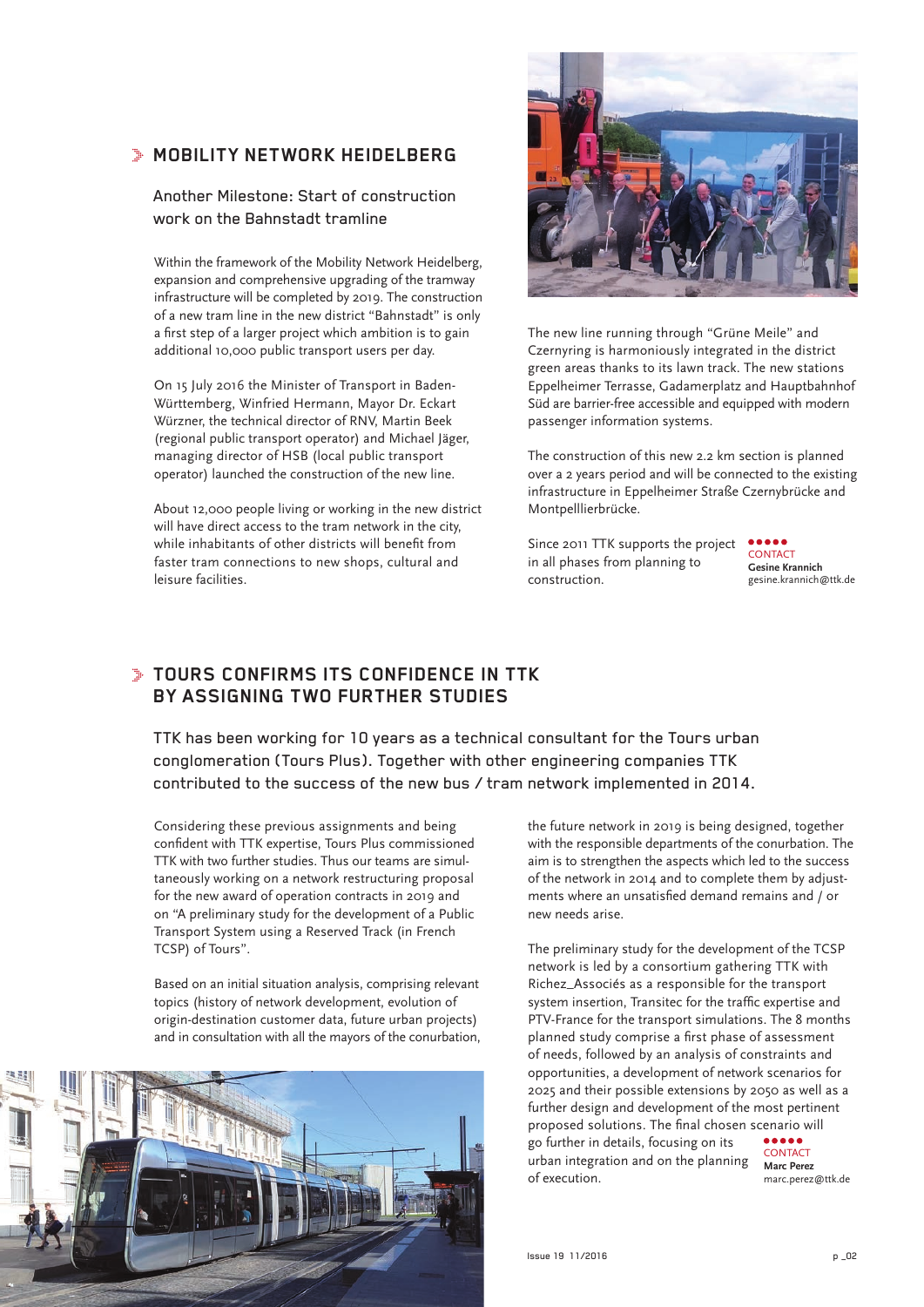

# **THE CITY OF GRENOBLE IS SHAPING ITS FUTURE TRANSPORTATION NETWORK BASED ON TTK'S EXPERTISE**

Following the opening of its fifth tramway line back in July 2015, in line with the pioneering approch developped since the 90's in Grenoble (one of the first city to have a tramway revival in 1980's, full wheelchair accessibility, dedicated bus lane on emergency lanes on a highway, "quite streets" concept with 30kph global speed limit …), the city now intends to define its strategic mobility vision for the next decade.

The department of the city council in charge of public transport (SMTC) and the conurbation (Grenoble Alpes Métropole) appointed TTK to assist them with this ambition through several complementary studies.

Firstly, TTK provides assistance for the next 2030 Public Transport Strategic Plan. This requires a new approach compared to previous strategies, as this document will not only emphasis on new infrastructure needs, but also on low-keys improvements and potential quick wins for the existing public transport network. TTK identified several measures which could improve not only the public transport network financial and operational performance, but also its attractiveness to users. One of them is the idea of "network meshing" for the tramway lines: instead of having one dedicated line on an infrastructure, the goal is to operate several lines with different patterns to offer more direct destinations and adapt the capacity to the demand with several lines on the most charged sections in the city centre.

Meanwhile, TTK is also developing a study on the potential for a new lightrail line in the southern part of the city. While this solution is particularily suitable in terms of expected performance (travel times, reliability, …), TTK helped the city highlighting main technical challenges to be faced for such a projet. Notably, the

high level risk area of the industrial and chemical estate very close to the railway track makes it much more complicated to consider a project there.

Finally, TTK continues to spread its expertise on active modes with a French-German approach, through a third study dealing with Grenoble cycle network strategic plan. Indeed, Grenoble has an ambitious target to triple bike modal share by 2020. TTK audited the 550km cycling infrastructure, highliting safety, confort and directness issues in the existing network. This GIS Database will now play the role of a valuable tool for short term planning interventions, to be combined with bike parking, bike services and mobility management measures.

Although the three studies were appointed separately to TTK through three independant tendering opportunities, TTK provides a global and valuable expertise to Grenoble city council, as the city is preparing the revision of its SUMP and its next urban planning plan.

Those 3 studies highlight TTK expertise and emphasise the daily commitment and seriousness of its consultants who show both human and technical qualities to help the city of Grenoble achieving their planned goals. **CONTACT Sarah Moraillon** sarah.moraillon@ttk.de